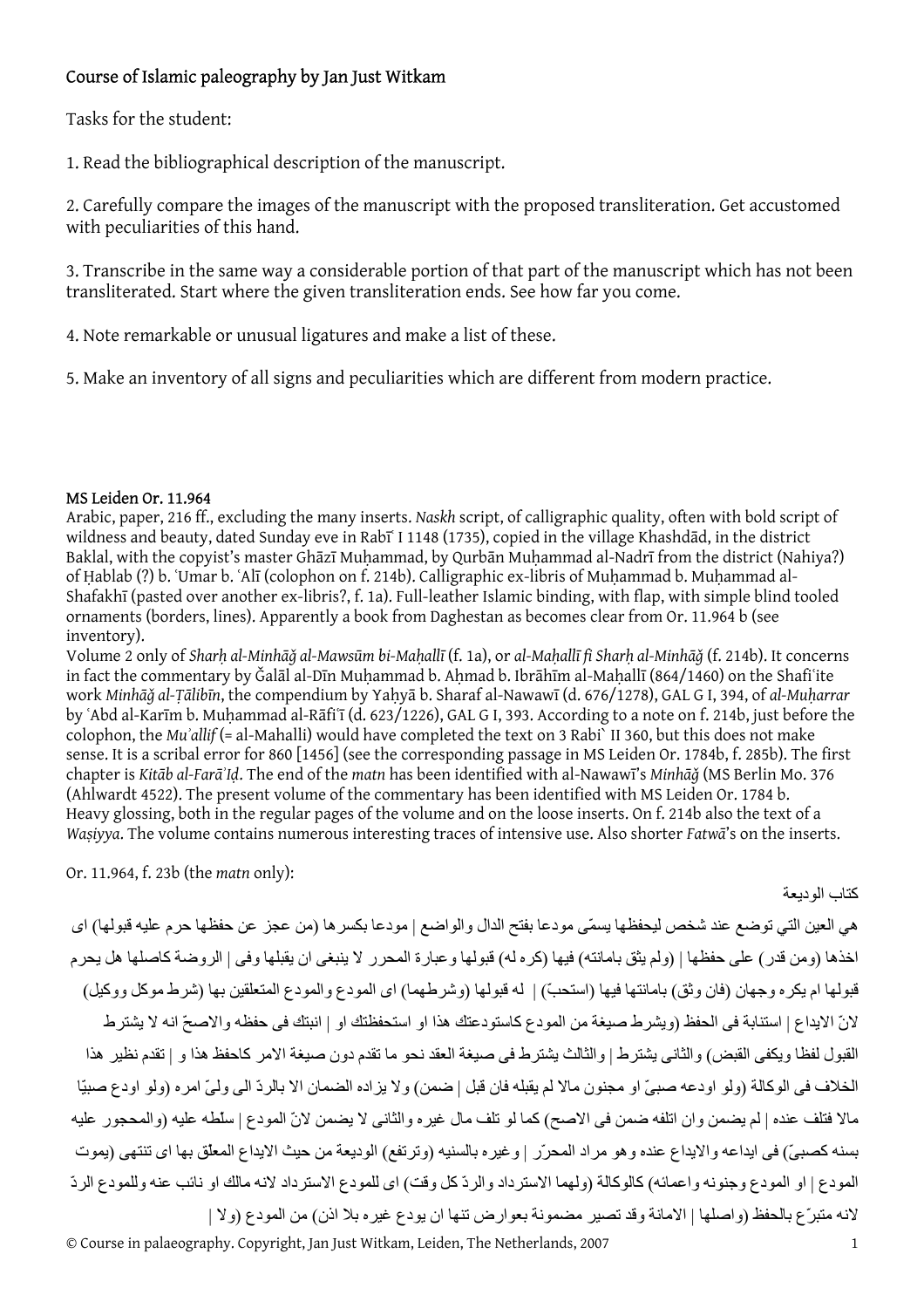عذر) له (فيضمن) سواء اودع زوجته وولده وعبده والقاضى وغيرهم (وقيل ان اودع | القاضى لم يضمن) لانّ امانة القاضى اظهر من امانته (واذا لم يزل) بضمّ التحتانية وكسر | الزاء (يده عنها جازت الاستعانة بمن يحملها الى الحرز او يضعها فى خزانة) بكسر الخاء | بضبط المصنّف (مشتركة) بينه وبين ابيه مثلا كما فى الروضة واصلها عن القفال | (واذا اراد سفرا فليردّها) الوضيعة (الى المالك او وكيله) ان كان (فان فقدهما) لغيبة | او نحوها (فالقاضى) اى يردّها اليه وعليه قبوله (فان فقده فامين) اى يردّها اليه ولا | يكلّف تأخير السفر فارادته عذر فى الردّ الى غير المودع (فان دفنها بموضع وسافرضمن) | اى ان لم يعلم بها من يذكر (فان اعلم بها امينا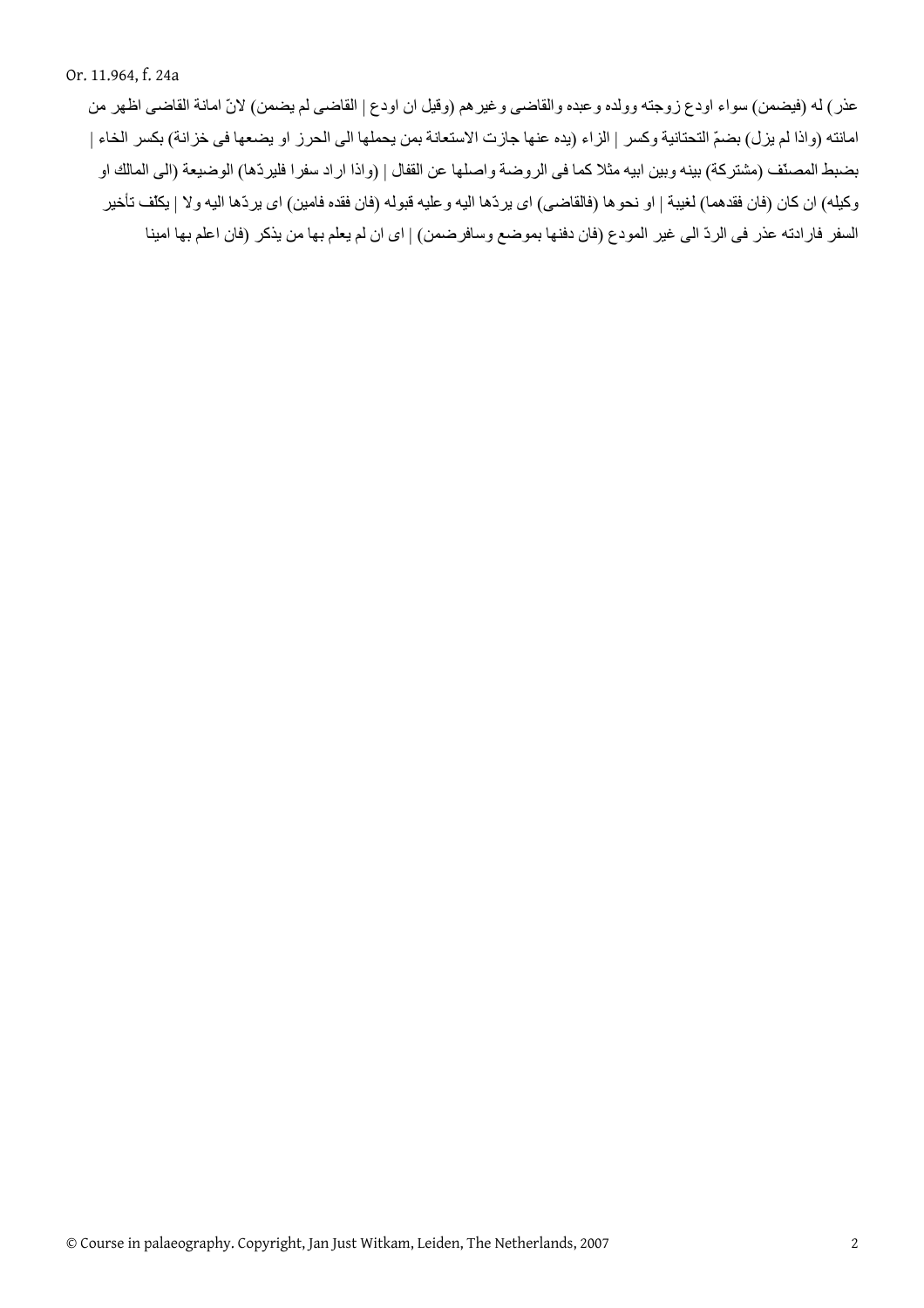خان الازدى بيد النابى اذاتى تفار الذوبه المنبى ى باينتراللاد بع وفع الفلالم عالى تسروف المارد والتحقيق المحادث والمحادث و به التصحيح التصحيح المحادث المحادث<br>عالوا فند فطابق ماله يكون والبيتولي باين المحادث بأذ والتراكان بالله وهذه المحادث الطلاق لامتريكه هنا بهذه الم<br> ى الاستخدام من المناسبت العليه في العاملة العلمية بن ذكر توافق الكلان بالله وهذة المحلن بالطلاق لامتريكي هذا عليه بالمصبّرة بدينة<br>عالا الفند خطائي ماله رئيس و المجاز كوه هني بحلت التراخ بن حق خير للهما للهم الريض عالملف مبدان بريد او ذنابريد المعيداله لماذنك د على وأبعاض مع الوديعة - View فبمبر تخلفا  $\circ$ 価  $GQ$  $\overline{2}$ EAUIGUE  $\mathcal{I}$ et

The commentary by Ǧalāl al-Dīn Muḥammad b. Aḥmad b. Ibrāhīm al-Maḥallī on the *Minhāǧ al-Ṭālibīn* by Yaḥyā b. Sharaf al-Nawawī. MS Leiden, Or. 11.964, f. 23b.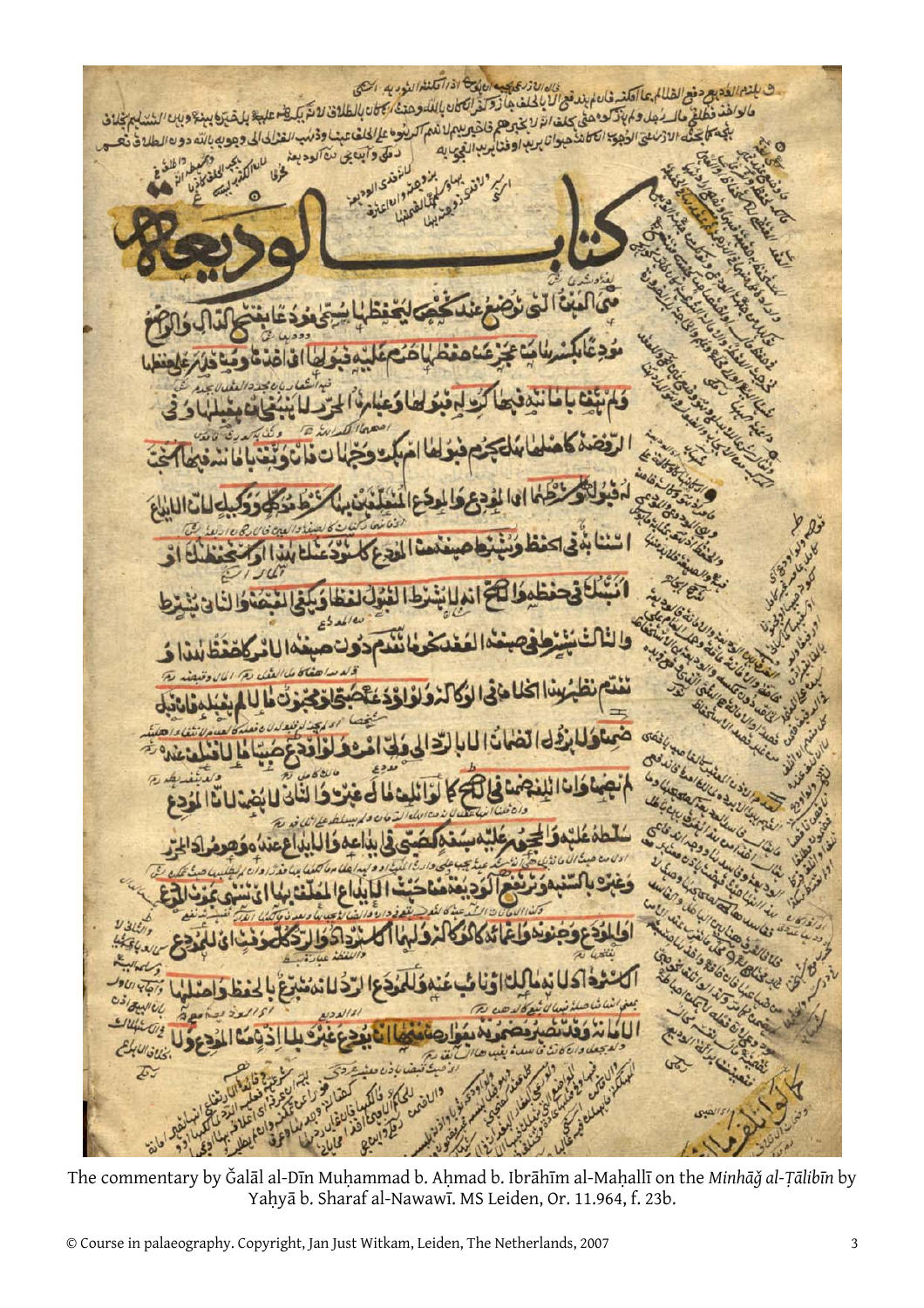اى ربع بدالانتشاء بالعامديها وبحدادا ولا بايع الأملياكة فارد للالحافد من ذكر في 115 ق لا اللالت في السفر بدا وعبن Jec 19 زو  $\mathbf{d}$ 111.0 فلف لنوفا اڏخ Thele لفادلنا  $|2|$ ü. U وانتالها فالغا  $\sigma$ 

The commentary by Ǧalāl al-Dīn Muḥammad b. Aḥmad b. Ibrāhīm al-Maḥallī on the *Minhāǧ al-Ṭālibīn* by Yaḥyā b. Sharaf al-Nawawī. MS Leiden, Or. 11.964, f. 24a.

 $\parallel$